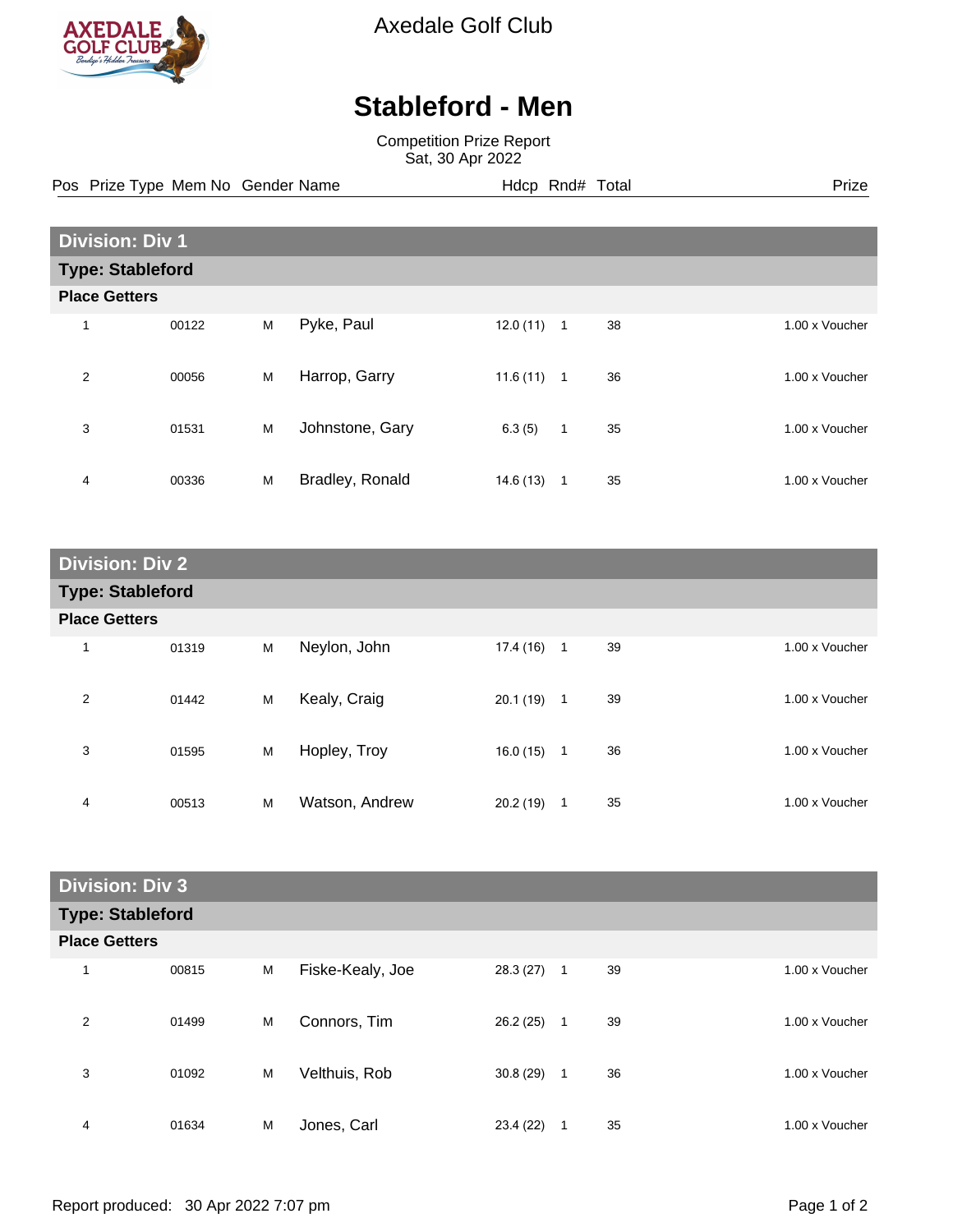| × |  |  |  |
|---|--|--|--|
|---|--|--|--|

| <b>Division: Overall</b> |       |   |                    |              |   |    |                          |
|--------------------------|-------|---|--------------------|--------------|---|----|--------------------------|
| <b>Type: Stableford</b>  |       |   |                    |              |   |    |                          |
| <b>Ball Rundowns</b>     |       |   |                    |              |   |    |                          |
| (no. 1)                  | 00530 | M | Lane, Grant        | $11.1(10)$ 1 |   | 34 | 1.00 x Balls - Ball Pool |
| (no. 2)                  | 00814 | M | Fiske-Kealy, Harry | $11.6(11)$ 1 |   | 34 | 1.00 x Balls - Ball Pool |
| (no. 3)                  | 00096 | M | Minne, Robin       | $14.6(13)$ 1 |   | 34 | 1.00 x Balls - Ball Pool |
| (no. 4)                  |       | M | MCCULLAGH, LEE     | 3.3(2)       | 1 | 34 | 1.00 x Balls - Ball Pool |
| (no. 5)                  | 00135 | M | Thomas, Peter      | $23.9(23)$ 1 |   | 33 | 1.00 x Balls - Ball Pool |
| (no. 6)                  | 01400 | M | Watson, Peter      | $12.0(11)$ 1 |   | 33 | 1.00 x Balls - Ball Pool |
| (no. 7)                  | 01216 | M | Connelly, Rod      | $11.6(11)$ 1 |   | 33 | 1.00 x Balls - Ball Pool |
| (no. 8)                  | 00339 | M | Hocking, Darren    | $14.6(13)$ 1 |   | 33 | 1.00 x Balls - Ball Pool |
| (no. 9)                  | 01050 | M | Murrell, Robert    | $18.0(17)$ 1 |   | 33 | 1.00 x Balls - Ball Pool |